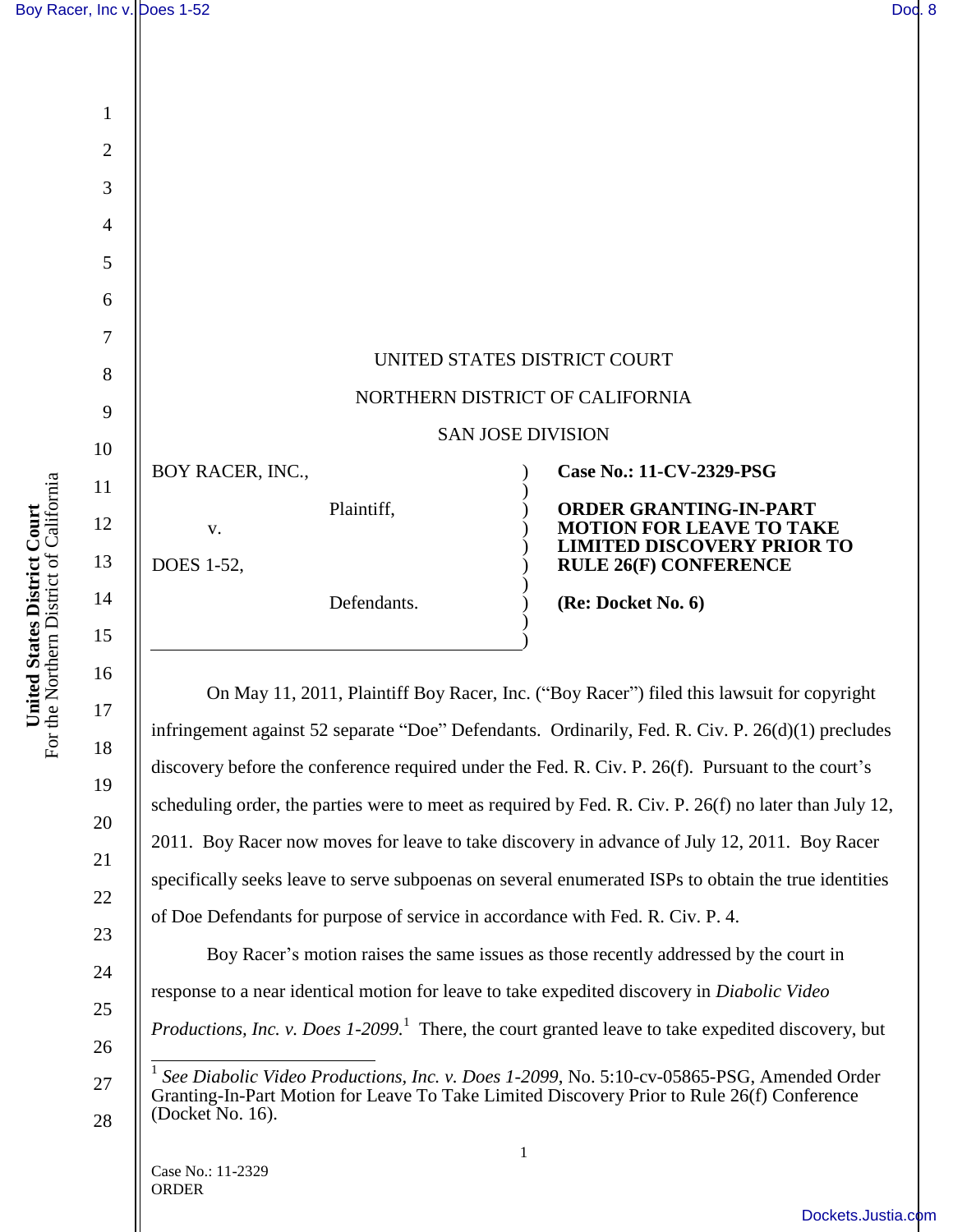1

2

3

4

5

6

7

8

9

10

11

12

13

14

15

16

17

18

19

20

21

22

23

24

25

26

27

28

only as to Doe 1. As to Does 2 through 2,099, the court severed Does 2 through 2,099 and ordered the claims against Does 2 through 2,099 reassigned to an Article III judge. The court further recommended that the claims against Does 2 through 2,099 be dismissed without prejudice and, if refiled within 20 days, deemed continuation of the original action for purposes of the statute of limitations.

The court sees no reason to treat Boy Racer's motion in this case any differently. Accordingly, Boy Racer's motion therefore is GRANTED, but only as to Doe 1 and as follows.

IT IS HEREBY ORDERED that Boy Racer is allowed to serve immediate discovery on Doe 1's ISP listed in Exhibit A to the Complaint by serving a Rule 45 subpoena that seeks information sufficient to identify Doe 1, including the name, addresses, telephone numbers, and email addresses of Doe 1. Boy Racer's counsel shall include a copy of this order.

IT IS FURTHER ORDERED that the ISP will have 30 days from the date of service upon it to serve Doe 1 with a copy of the subpoena and a copy of this order. The ISP may serve Doe 1 using any reasonable means, including written notice sent to Doe 1's last known address, transmitted either by first-class mail or via overnight service. The ISP and Doe 1 each shall have 30 days from the date of service to file any motions in this court contesting the subpoena (including a motion to quash or modify the subpoena). If that 30-day period lapses without Doe 1 or the ISP contesting the subpoena, the ISP shall have 10 days to produce to Boy Racer the information responsive to the subpoena with respect to Doe 1.

IT IS FURTHER ORDERED that the ISP shall not assess any charge to Boy Racer in advance of providing the information requested in the subpoena, and that the ISP that receives a subpoena and elects to charge for the costs of production shall provide a billing summary and cost reports that serve as a basis for such billing summary and any costs claimed by the ISP.

IT IS FURTHER ORDERED that the ISP shall preserve all subpoenaed information pending the ISP's delivering such information to Boy Racer or the final resolution of a timely filed and granted motion to quash the subpoena with respect to such information.

Case No.: 11-2329 ORDER

2